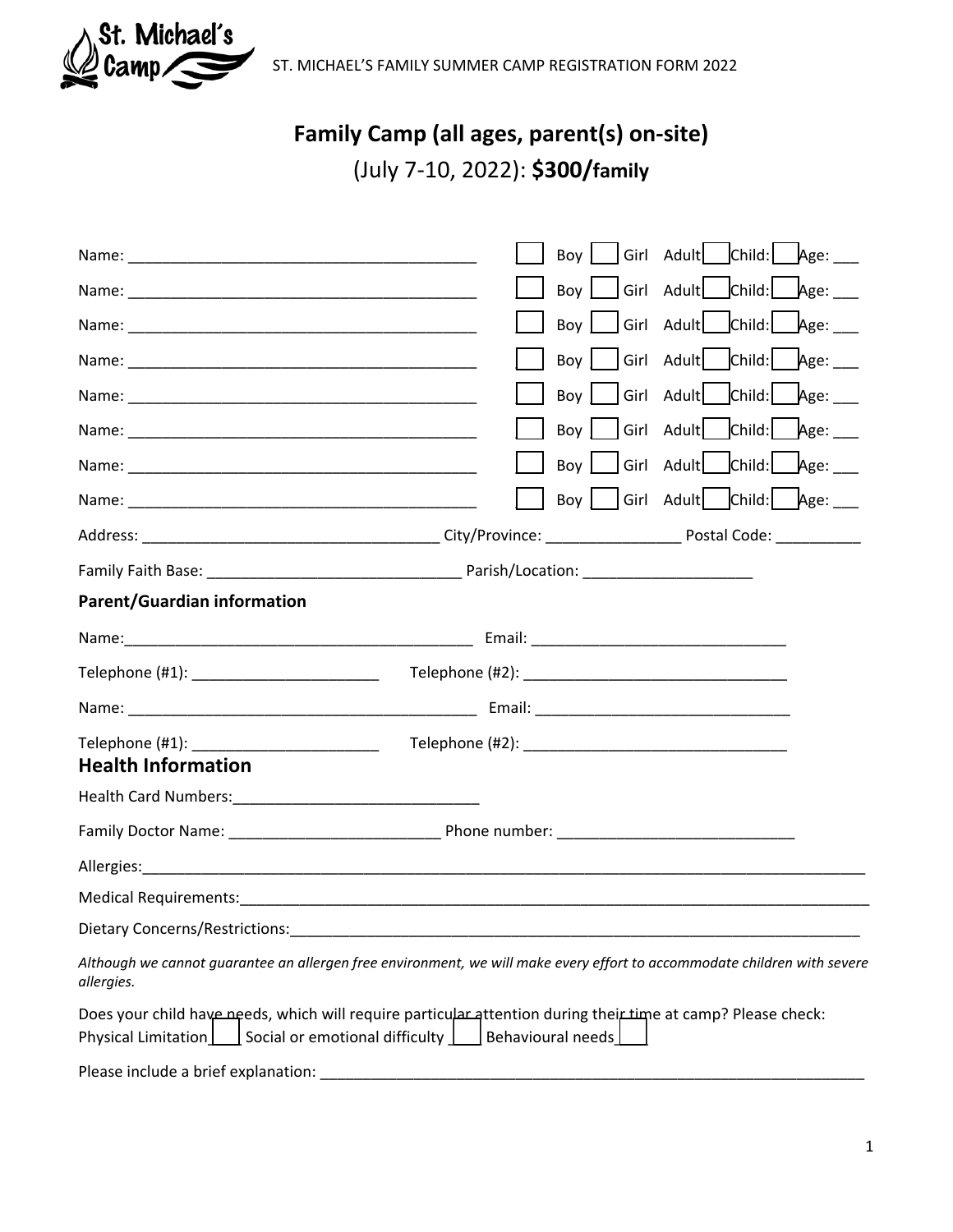## **Medication Policy and Release**

. Michael´s

All medication (except inhalers and EpiPen's), must be submitted to the camp upon arrival at camp. Medication must be in the original bottle or packaging. Camp staff administering medication are certified in Standard First Aid, but are not health care professionals. The nearest hospital is 30 minutes away by car. NO medication (including non-prescription) will be administered without verbal consent of a parent/guardian (along with written consent indicated below), unless under specific and individual order of a physician.

\_\_\_\_\_\_\_\_\_\_\_\_\_\_\_\_\_\_\_\_\_\_\_\_\_\_\_\_\_\_\_\_\_\_\_\_\_\_\_\_\_\_\_\_\_\_\_\_\_\_\_\_\_\_\_\_\_\_\_\_\_\_\_\_\_\_\_\_\_\_\_\_\_\_\_\_\_\_\_\_\_\_\_\_\_\_\_\_\_\_\_\_\_

**I/we have provided** the following medications and give consent for them to be dispensed at the request/need of my/our child:\_\_\_\_\_\_\_\_\_\_\_\_\_\_\_\_\_\_\_\_\_\_\_\_\_\_, \_\_\_\_\_\_\_\_\_\_\_\_\_\_\_\_\_\_\_\_\_\_\_\_\_\_\_\_, \_\_\_\_\_\_\_\_\_\_\_\_\_\_\_\_\_\_\_\_\_\_\_\_\_\_\_\_,

\_\_\_\_\_\_\_\_\_\_\_\_\_\_\_\_\_\_\_\_\_\_\_\_\_\_\_\_\_, \_\_\_\_\_\_\_\_\_\_\_\_\_\_\_\_\_\_\_\_\_\_\_\_\_\_\_\_\_.

In the event that **I/we are unavailable, I/we do hereby give consent** for all emergency medical care (including surgery, if deemed necessary and recommended by the attending physician(s) prescribed by a duly licensed physician for my child in the event of injury or illness during the above-named event/activity. This emergency medical care may be given under whatever conditions are deemed necessary, so as to preserve and protect life, limb, health and well-being of my child.

## **Media Release:**

**I/we understand** that photos/videos will be taken during the event/activity/program and **I/we grant the Eparchy/ St. Michael's Camp or Parish mentioned above the following permissions** regarding any media taken by or for the organizers. **I/we further agree to release** the above mentioned, their photographer(s), offices, employees and designees from liability of any violation of personal or proprietary right **I/we** may have in connection with such use:

#### *(Please initial the appropriate category, and approval or denial of name to appear with the media)*

unlimited use of all media in which my child appears, in any manner including digital/ online use. **Or,**

use of media, in which my child appears, restricted to print or for hard copy display**. And,**

**I/we authorize** my child's name to be used in conjunction with media use above.

**I/we do not authorize** my child's name to be used in conjunction with the media use above.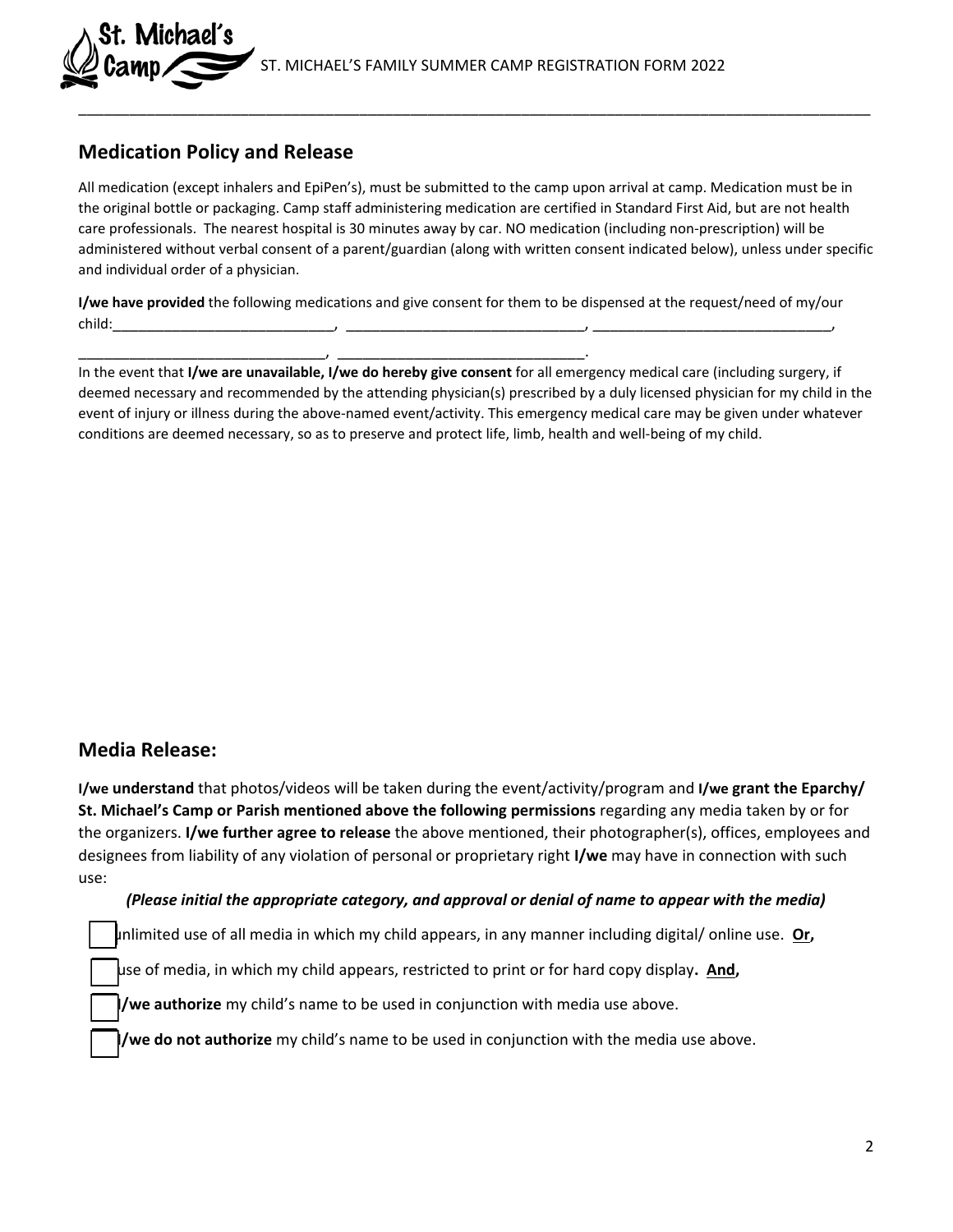

# **Conditions of Enrollment: (to be reviewed with Camper)**

- 1) **I/we understand** that the Camp Director reserves the right to dismiss a camper who in their opinion is a hazard to the safety and right of others, or who appears to have rejected the reasonable controls of camp. If this occurs, the fee is non-refundable. The parents or guardians in this case shall come to pick their child up at their own expense.
- 2) **I/we attest** that Provincial Health or equivalent medical insurance covers the camper.
- 3) **I/we** understand that, except in the case of minor illness, all attempts will be made to contact me regarding medical decisions and treatment (including camper age 16 to 18 minus one day) of my child/ward. However, I authorize camp staff to release the information on this form and approve emergency medical attention including hospitalization, anesthesia, surgery or injection of medication for the camper (or myself, if adult participant) when ordered by professional medical staff.
- 4) **I/we** will notify the camp in writing if any change occurs in the camper's health within 7 day prior to attending camp.
- 5) **I/we** understand that some activities are held off the main **St. Michael's Campsite**.
- 6) **I/we** have read this registration form with the camper and understand the conditions of enrolment and the cancellation policy and I agree to be responsible for the payment of all fees due to the camp.
- **7) The novel coronavirus, COVID-19, has been declared a worldwide pandemic by the World Health Organization and remains an on-going threat. I/we understand and accept the risk of the COVID-19 virus or other diseases my child(ren) may be exposed to while attending St. Michael's Camp, despite the precautions St. Michael's Camp has taken which were established in accordance with the local health authority directions and guidelines. Camper's participation in activities is voluntary and it is acknowledged that risks may include contraction or exposure to COVID-19 or any other contagious disease, and that any exposure or infection may result in personal injury, illness, disability or death.**
- 8) You may be eligible to receive funding to send your child to camp through generous sponsors, please inquire with **St. Michael's Camp** to fill out the application form for possible funding.

**Initials: Parent/Guardian \_\_\_\_\_\_\_\_\_** 

# **Liability Release & Parent/Guardian Signature**

In signing below, **I/we hereby also acknowledge** that:

- 1. I/we have read, understand the conditions of registration and affirm the accuracy of the information given, to the best of my knowledge, and affirm the consents provided herein;
- 2. I/we have read through the forgoing with our child, as appropriate, and they understand their obligation to adhere to camp rules;
- 3. Sufficient information has been provided by the event coordinators with respect to the planned activities, duration, location, method of transportation/sleeping arrangements (if applicable), participants and supervision;
- 4. **I/we** understand that **I am/we are** welcome to attend or drop in at any time during the event/activity/program.

**I/we** hereby waive, release and discharge any and all claims for damages for personal injury, property damages or which may hereafter occur to me as a result of participation in camp activities. This release is intended to discharge in advance The Ukrainian Catholic Episcopal Corp of Sask., St. Michael's Camp, Parishes, its Board of Directors, officials, officers, employees, volunteers and agents from liability, even though that liability may arise out of perceived negligence on the part of persons mentioned above. **I/we** agree to observe safety procedures and practices for camp activities at all times. It is understood that some recreational activities involve an element